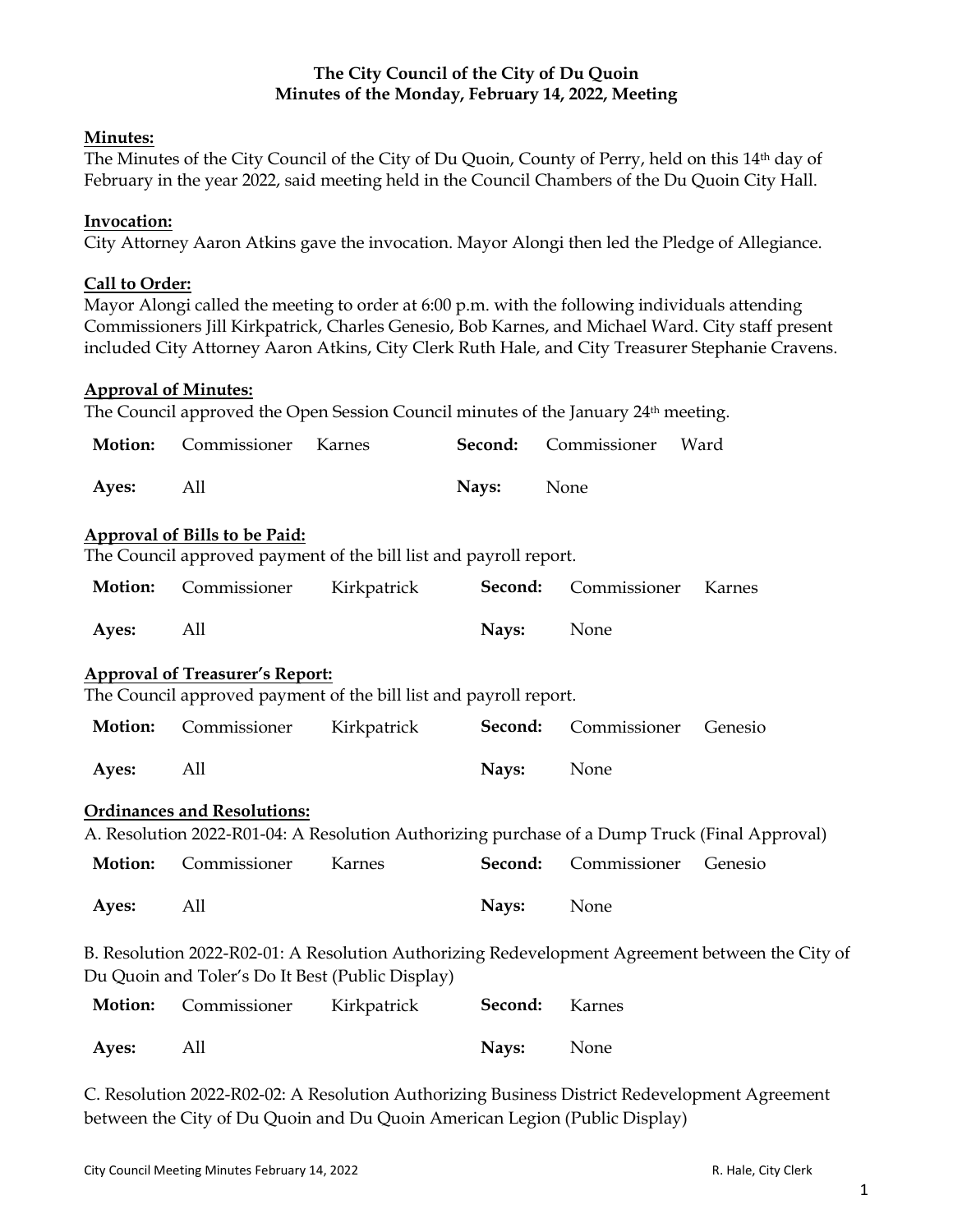| Motion: | Commissioner                                 | Karnes                                                                                                                                                        | Second: | Commissioner | Kirkpatrick                                                                                      |
|---------|----------------------------------------------|---------------------------------------------------------------------------------------------------------------------------------------------------------------|---------|--------------|--------------------------------------------------------------------------------------------------|
| Ayes:   | All                                          |                                                                                                                                                               | Nays:   | None         |                                                                                                  |
|         |                                              | Quoin and the Assistant Police Chief Contract (Public Display)                                                                                                |         |              | D. Resolution 2022-R02-03: A Resolution Modifying the Employment Contract between the City of Du |
| Motion: | Commissioner                                 | Ward                                                                                                                                                          | Second: | Commissioner | Karnes                                                                                           |
| Ayes:   | All                                          |                                                                                                                                                               | Nays:   | None         |                                                                                                  |
|         | Quoin – Fishing Day Use Fee (Public Display) |                                                                                                                                                               |         |              | E. Ordinance 2022-O02-01: An Ordinance Amending Chapter 28 of the Ordinances of the City of Du   |
| Motion: | Commissioner                                 | Karnes                                                                                                                                                        | Second: | Commissioner | Kirkpatrick                                                                                      |
| Ayes:   | All                                          |                                                                                                                                                               | Nays:   | None         |                                                                                                  |
|         |                                              | F. Ordinance 2022-O02-02: An Ordinance Accepting Proposal and Authorizing Contract "As<br>Amended" – Re-painting Water Department Dump Truck (Public Display) |         |              |                                                                                                  |
| Motion: | Commissioner                                 | Karnes                                                                                                                                                        | Second: | Commissioner | Genesio                                                                                          |
| Ayes:   | All                                          |                                                                                                                                                               | Nays:   | None         |                                                                                                  |

### **Other Business:**

- Jeff Ashauer addressed the council regarding pending legislation Senate bill number 2298, opposed by the IML, which would require further restrictions on the use of TIF district tax revenue. The restrictions would put Du Quoin at an extreme disadvantage due to the economic make up of our community. The legislation would also shorten the life of the TIF district from 23 to 10 years again placing our citizens at a disadvantage. Mr. Ashauer, the city's economic development administrator, joins IML in complete opposition to Senate Bill 2298. The mayor suggested that he and Aaron craft a Resolution supporting the IML's opposition for submission to the State Legislature for the next council meeting.

- Discussion of Potential Loitering Ordinance for District 300 (Item tabled – not discussed)

| -Motion and vote to Advertise for Laborer Position Replacement in Street Department |  |                                                                             |                   |  |  |
|-------------------------------------------------------------------------------------|--|-----------------------------------------------------------------------------|-------------------|--|--|
|                                                                                     |  | <b>Motion:</b> Commissioner Kirkpatrick <b>Second:</b> Commissioner Genesio |                   |  |  |
| Aves: All                                                                           |  |                                                                             | <b>Nays:</b> None |  |  |

#### **Commissioner Comments:**

Mayor: Thanked all of the city departments for their outstanding efforts during the recent winter storm. Many city workers worked days on end with little break, clearing roads and responding to emergency calls. He did not receive one complaint.

Over the weekend several citizens called to complain about potholes on Hickory Street. He reminded everyone that is a state highway and suggested they send complaints to IDOT. He called Senator Terri Bryant and asked for assistance. She immediately contacted IDOT and a crew was sent to complete